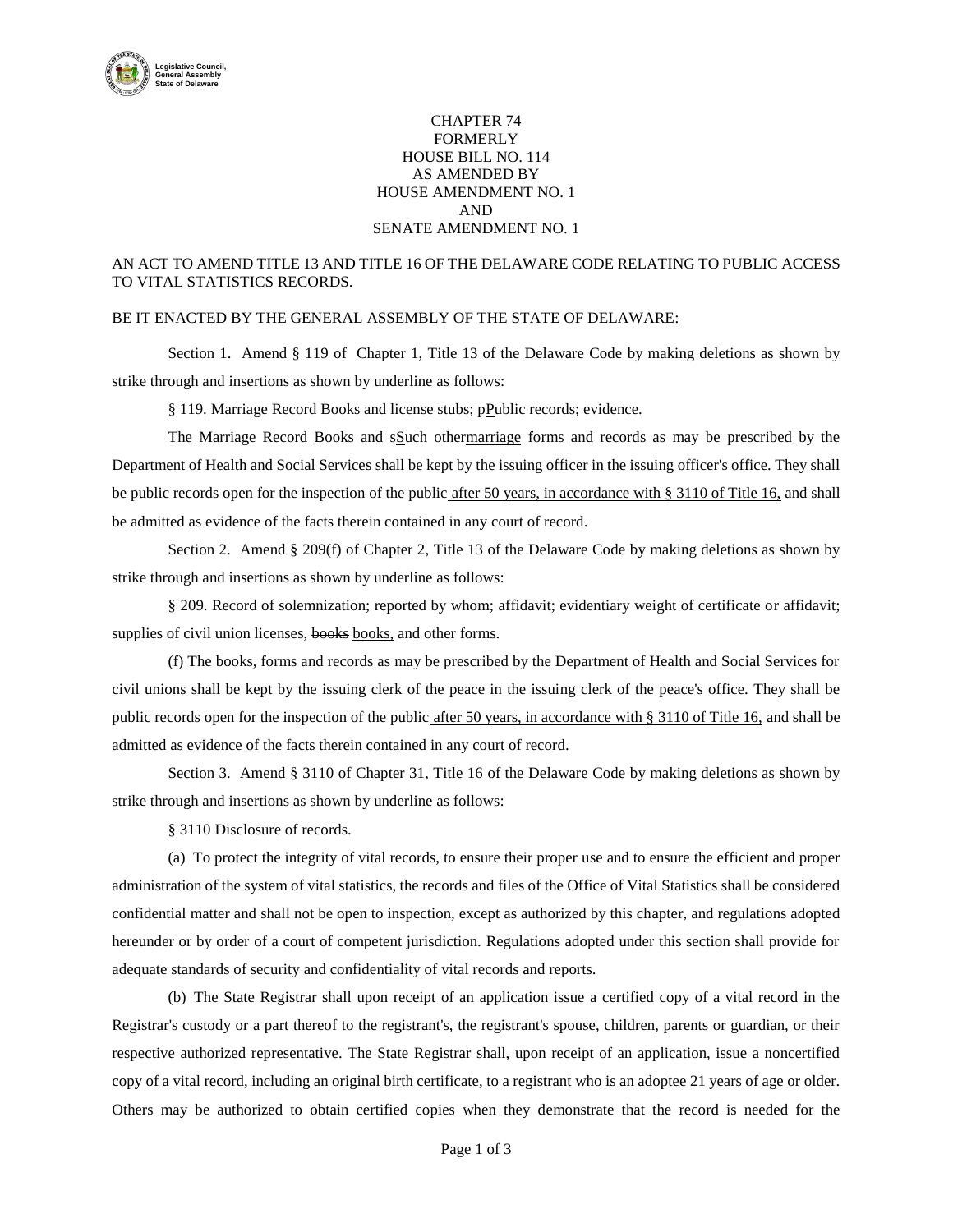determination or protection of their personal or property rights or for genealogical purposes. The Department shall adopt regulations to further define those who may obtain copies of vital records under this chapter.

(c) The Department may authorize by regulation the disclosure of information contained on vital records for research purposes.

(d) Subject to the provisions of this section, the State Registrar may, by agreement, transmit copies of records and other reports required by this chapter to the federal agency responsible for national vital statistics and other offices of vital statistics outside this State when such records or other reports relate to residents of those jurisdictions or persons born in those jurisdictions. The agreement shall require that the copies be used for statistical and/or administrative purposes only and the agreement shall further provide for the retention and disposition of such copies. Copies received by the Office of Vital Statistics from offices of vital statistics in other states shall be handled in the same manner as prescribed in this section.

(e) Appeals from decisions of custodians of vital records, as designated under authority of § 3105 of this title, who refuse to disclose information, or to permit inspection or copying of records as prescribed by this section and regulations adopted hereunder, shall be made to the Department whose decisions shall be binding upon such custodians.

(f) When 72 years have elapsed after the date of  $\frac{1}{\text{birth}}$  or birth, 40 years have elapsed after the date of  $\frac{1}{\text{death}}$ death, or 50 years have elapsed after the date of marriage, the records of these events shall become public records and information shall be made available in accordance with regulations which shall provide for the continued safekeeping of the records.

(g) The State Registrar of Vital Statistics shall submit a monthly report of all births to women under 18 years of age to the Division of Child Support Services of the Department of Health and Social Services, and to the Division of Family Services of the Department of Services for Children, Youth and Their Families for informational, investigative and/or child support purposes. The monthly report shall include the name, address, date of birth and Social Security number of the mother and father, if available, the date of birth and sex of the child.

(h) The State Registrar of Vital Statistics shall create a stillbirth certificate which shall be issued upon request to a parent (or authorized representative thereof) who is authorized to receive a certificate of fetal death under subsection (b) of this section.

Section 4.

(1) The county clerks of the peace and Office of Vital Statistics shall prepare and submit a report to the President Pro Tempore of the Senate and the Speaker of the House of Representatives, with copies to all members of the General Assembly and the Librarian of the Division of Research of Legislative Council, no later than March 1, 2020, containing an analysis of issues related to, and recommendations regarding, the feasibility and positive and negative effects of increasing the waiting periods contained in § 3110(f) of Title 16 of the Delaware Code for the full disclosure of birth, death, and marriage records.

(2) In preparing the report, the county clerks of the peace and Office of Vital Statistics shall assume that an increase in the waiting periods occurs in conjunction with granting the right to limited disclosure of the records before